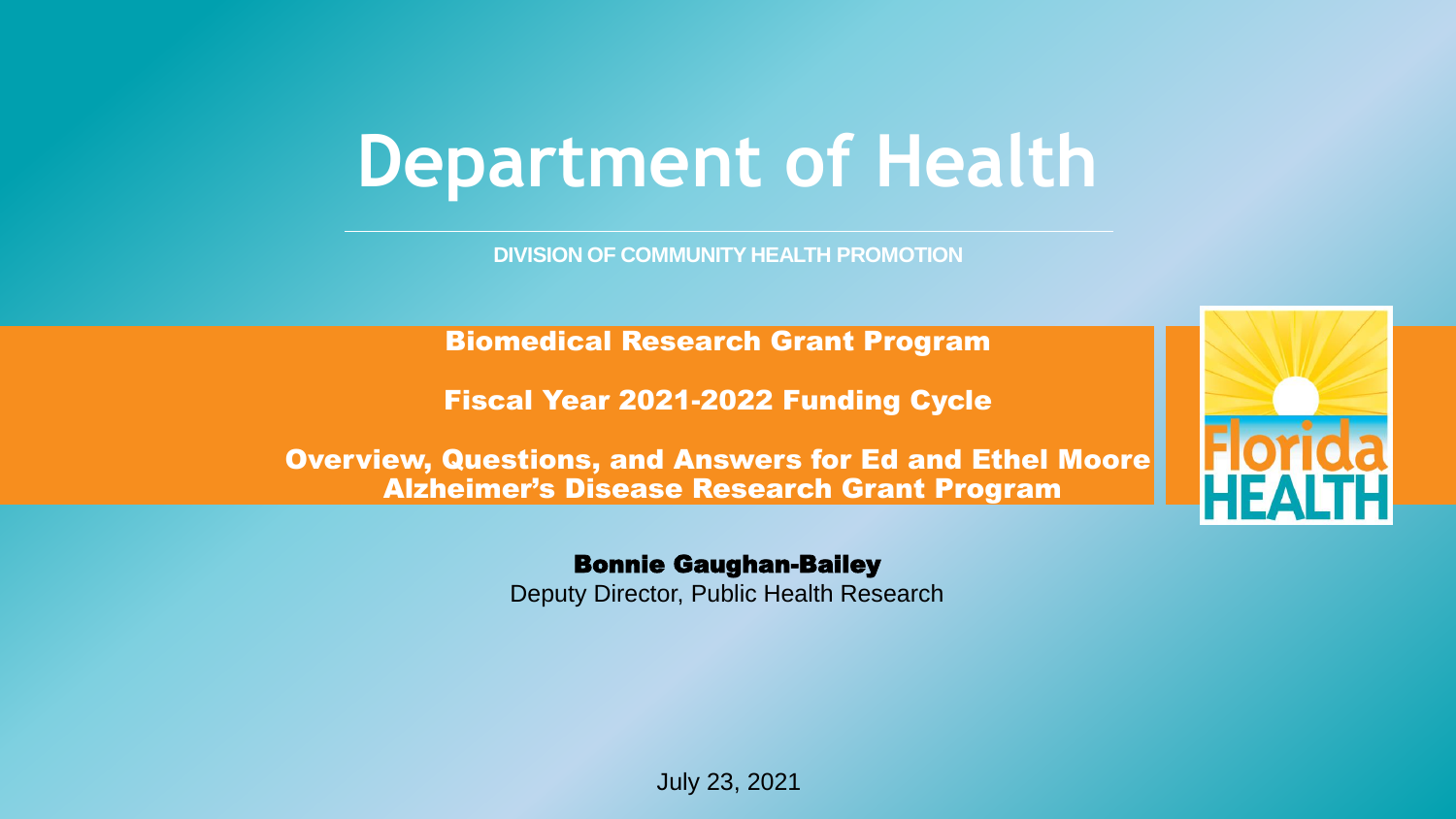### Funding Background

- Annual proceeds support research
	- Ed and Ethel Moore Alzheimer's Disease Research Grant Program, 381.82, Florida Statutes (F.S.)
	- Established 2014
	- \$5 million annually



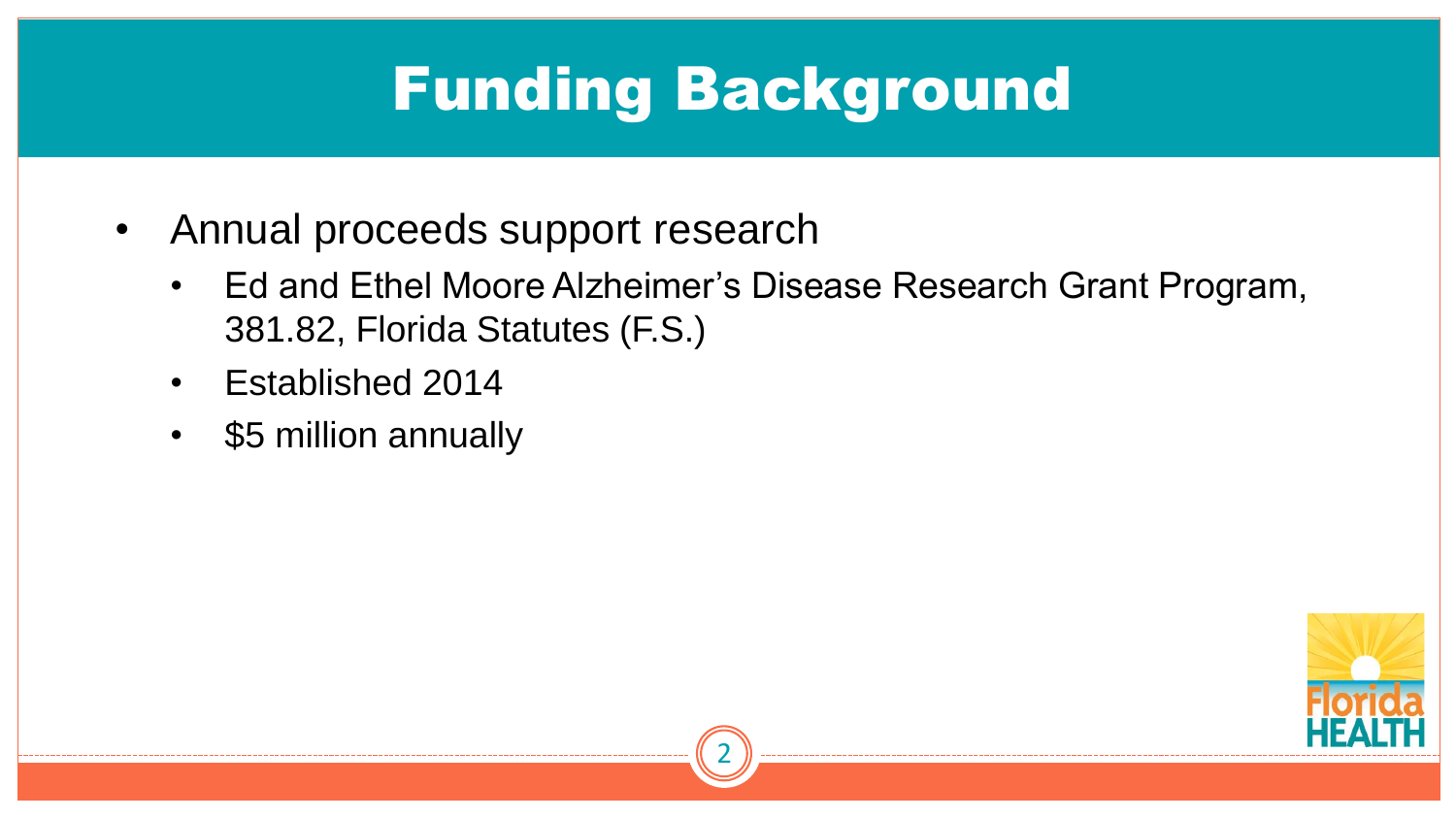#### Ed and Ethel Moore Alzheimer's Disease Research Grant Program

- The purpose of the Program is to fund research leading to the prevention of, and new treatment options and a cure for, Alzheimer's disease by pursuing the following goals:
	- Improve the health of Floridians by researching better prevention and diagnoses of, and treatments and cures for, Alzheimer's disease.
	- Expand the foundation of knowledge relating to the prevention, diagnosis, treatment, and cure of Alzheimer's disease.
	- Stimulate economic activity in Florida in areas related to Alzheimer's disease research.

3

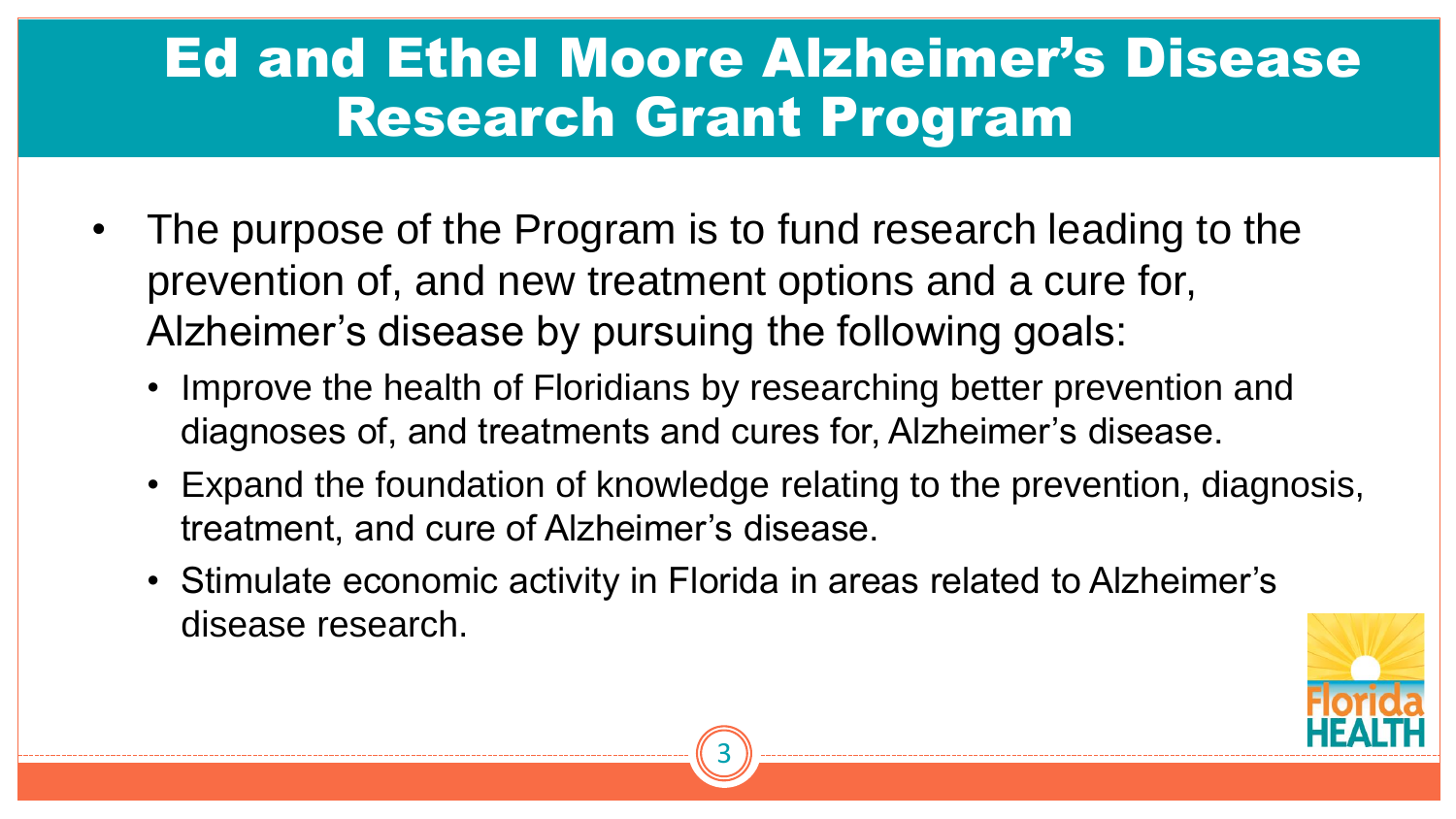#### State Health Improvement Plan – Priority Area 9 for Alzheimer's Disease and Related Dementia

- Florida is the first in the nation to include Alzheimer's Disease and Related Dementias (ADRD) as a state priority in the State Health Improvement Plan (SHIP).
- SHIP goals are to:
	- Strengthen the capacity to address ADRD in Florida.
	- Assure a competent ADRD workforce through education and training.

4

• Enhance support for those living with ADRD and their caregivers in Florida.

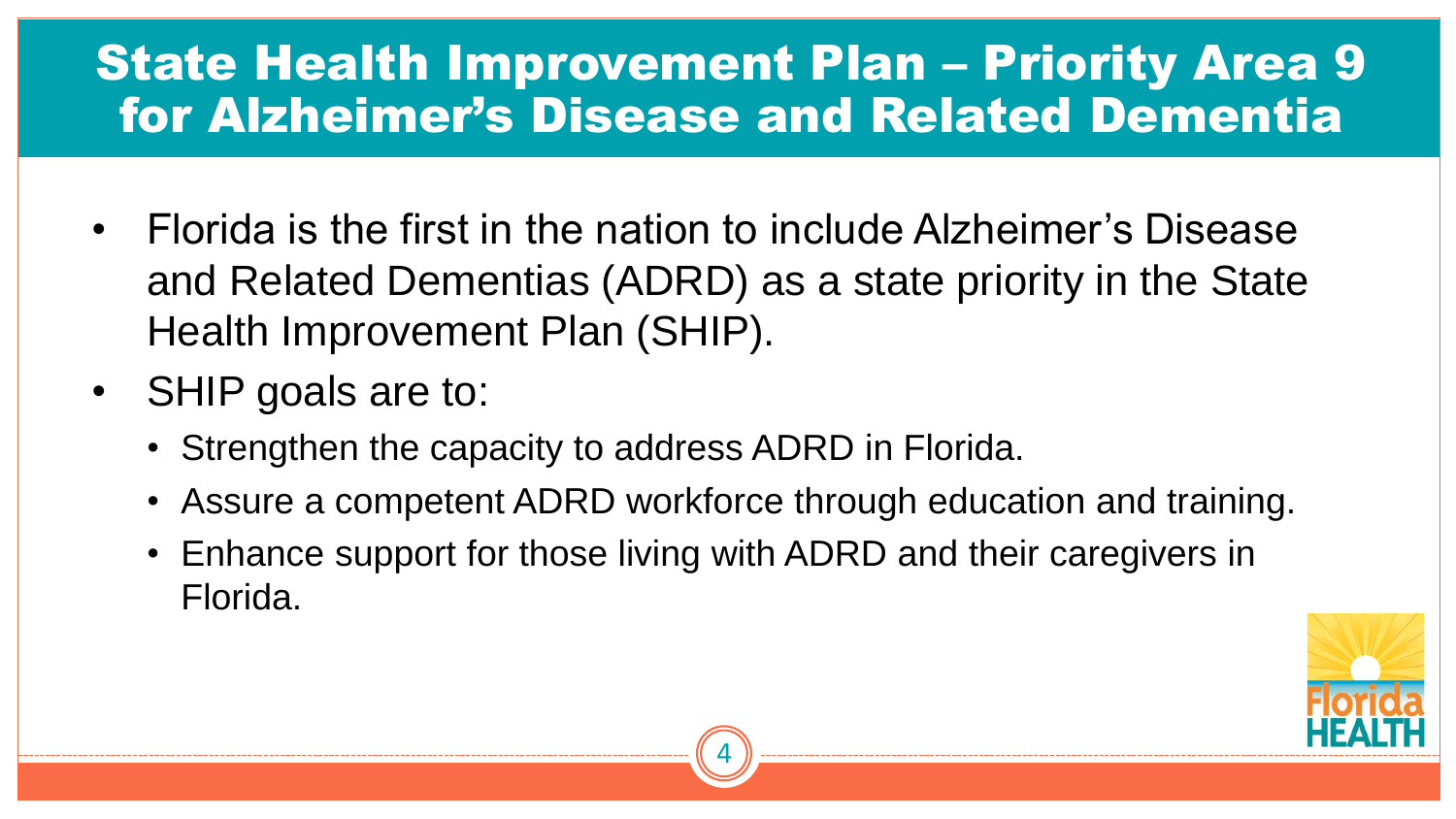#### Ed and Ethel Moore Alzheimer's Disease Research Grant Program Applications and Funded Projects

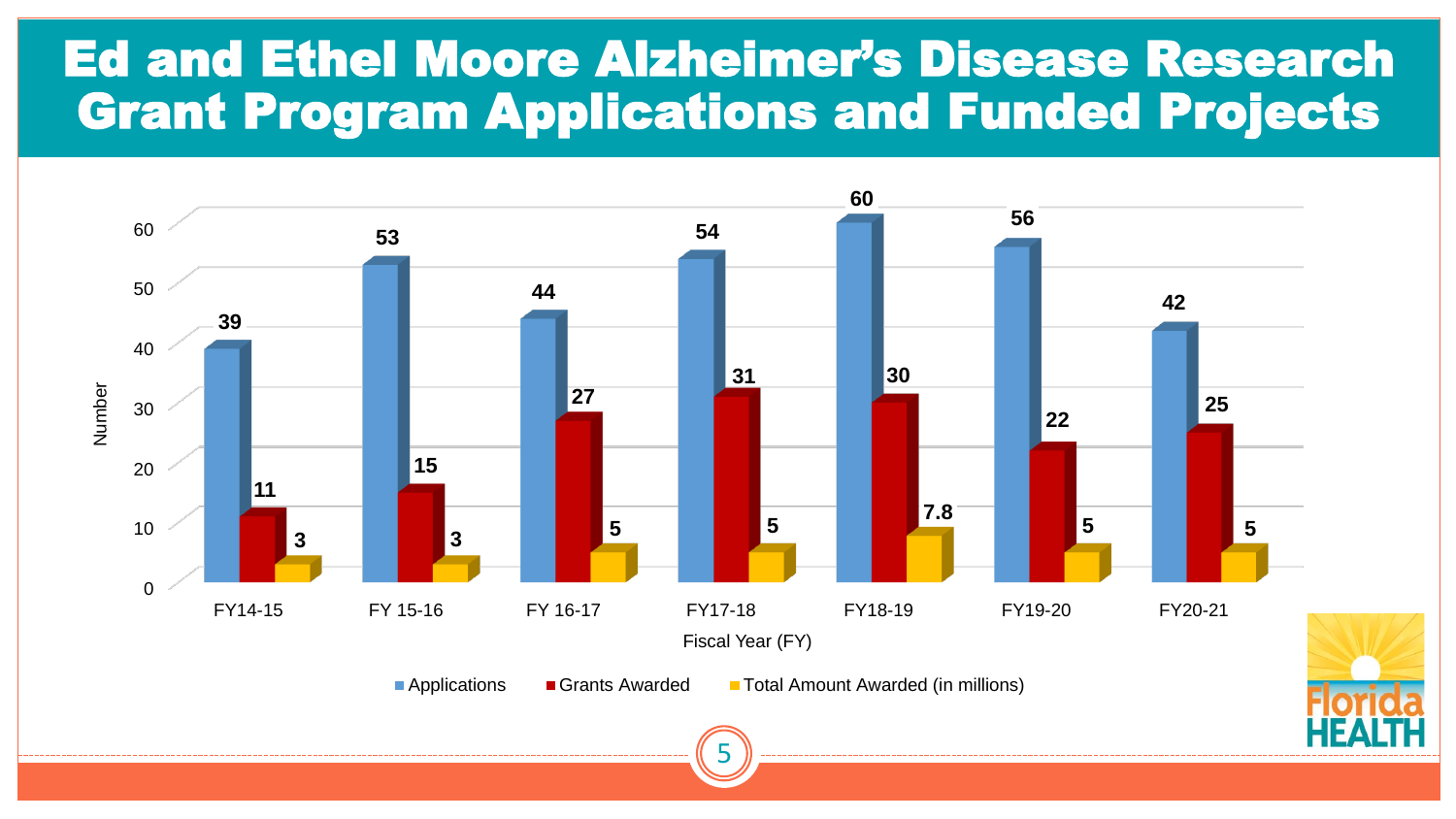# **Grant Application Process**



Acronyms:

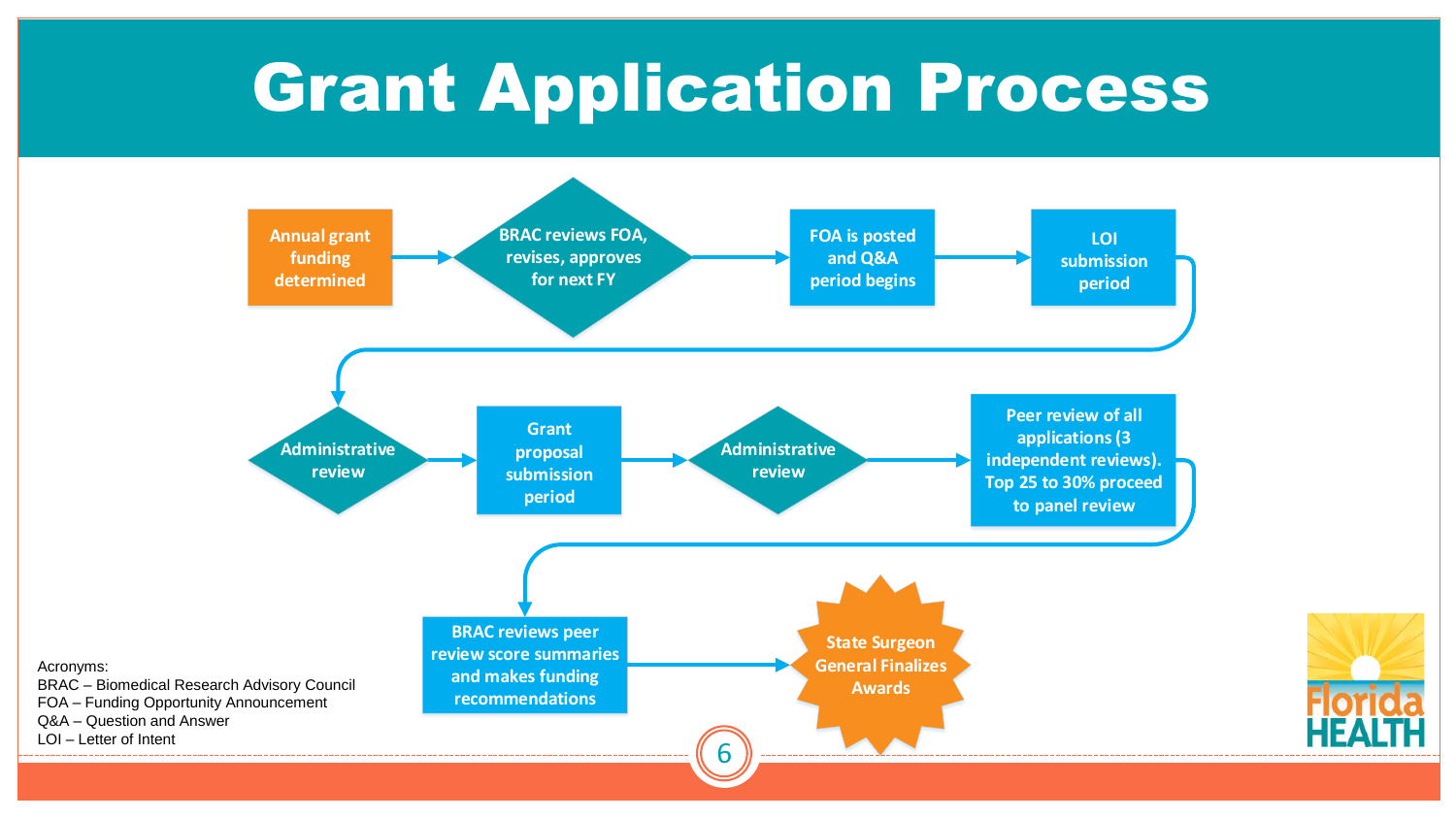# Grant Categories

| <b>Grant Type</b>                                   | <b>Funding</b><br><b>Level</b><br><b>Maximum</b> | <b>Length of</b><br><b>Grant</b> | <b>Maximum Number of</b><br><b>Applications per</b><br><b>Institution</b>                      |
|-----------------------------------------------------|--------------------------------------------------|----------------------------------|------------------------------------------------------------------------------------------------|
| <b>Consortium Grant</b>                             | \$750,000                                        | Up to Four<br>Years              | One Application Max with a<br>Minimum of Three<br>Organizations                                |
| <b>Standard Grant</b>                               | \$350,000                                        | Up to Four<br>Years              | Seven, No More than Three<br>Applications in a Single<br><b>Priority Area</b>                  |
| <b>Pilot Grant</b>                                  | \$100,000                                        | Up to Two<br>Years               | Four, no more than two<br>applications may be<br>submitted in the same<br><b>Priority Area</b> |
| Postdoctoral<br>Research<br><b>Fellowship Grant</b> | \$100,000                                        | Up to Two<br>Years               | Three, applications must be<br>in different focus areas listed<br>in Priority Area 5           |

**Maximum Number of Applications per Organization = 15**

7

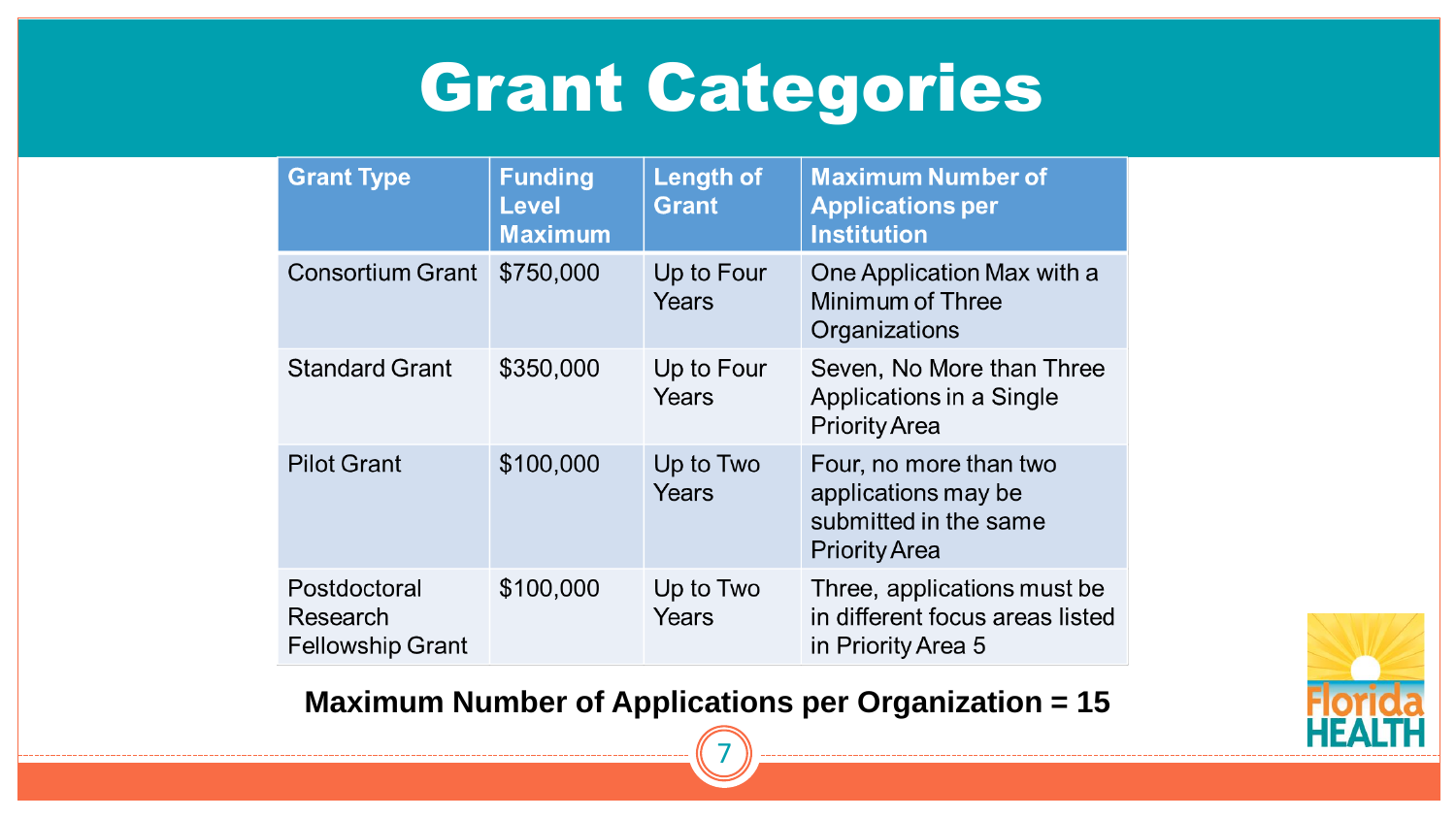# New Focus Area

#### 1.2.3 Novel Challenges, See Funding Opportunity Announcement for more detail

8

Consortium work is encouraged for maximum return on results. High priority will be given to research on:

- Ethical issues in seeking, obtaining, and/or living with a diagnosis of AD
- Financial planning and paying for care of persons living with AD
- Exploitation of older adults with AD and/or their caregivers
- The impact of social isolation due to COVID-19 or other medical/social situations
- Challenges with technology and aging in place

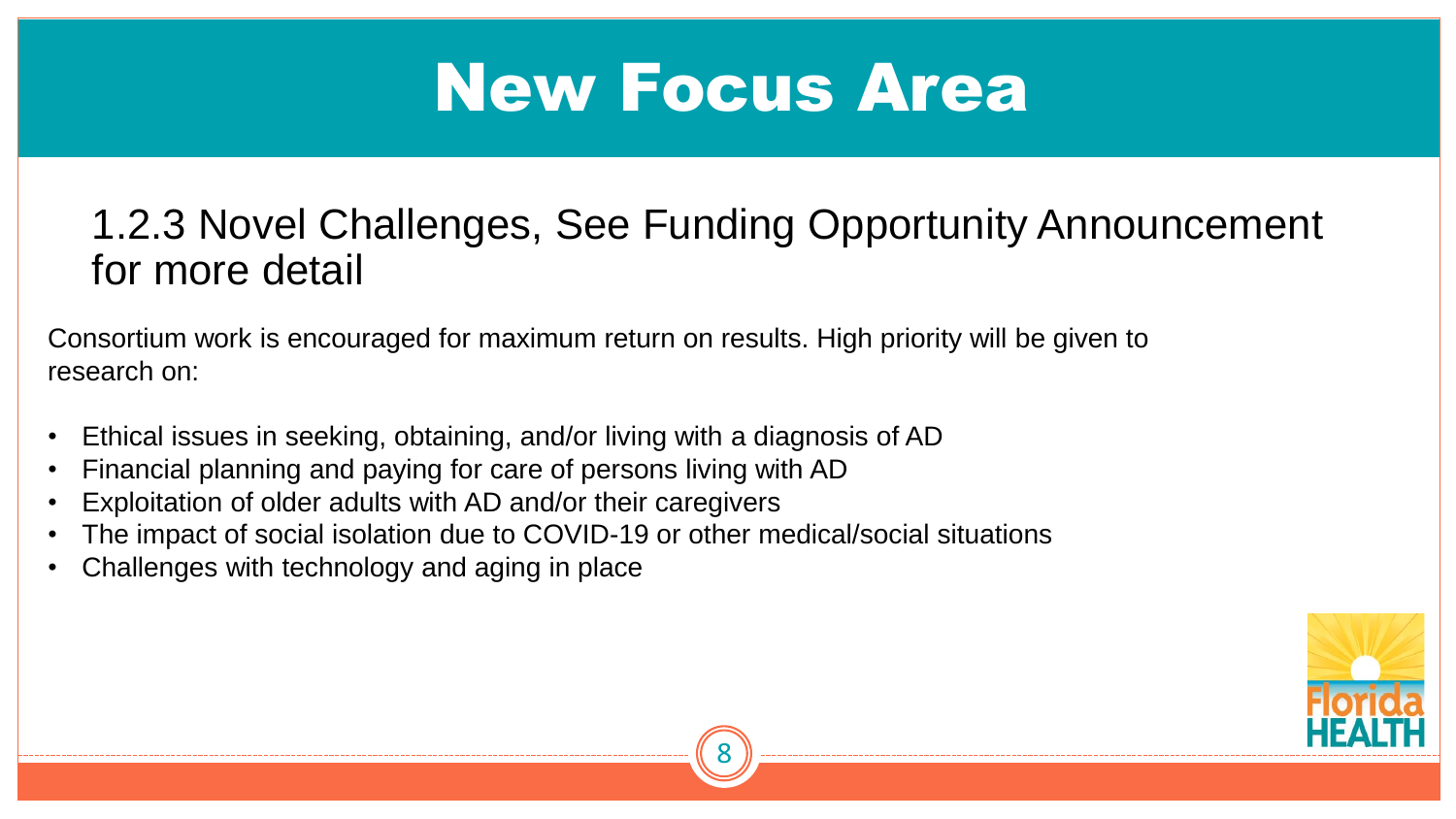# Completing an Application

- Department staff will not provide feedback on which Priority Area or Focus Area is the best fit for your research. Additionally, we will not provide feedback on your proposed research ideas.
- The Sponsored Research Office must provide a letter of support for an application. This assures that approved applications by the Institution also meet the quantity of applications eligible.
- Organizations cannot submit the same application in different grant categories.
- **Don't wait** until the last hour to complete the online Letter of Intent and grant application. The system automatically closes at 5:00 PM, even if you are currently in the system.



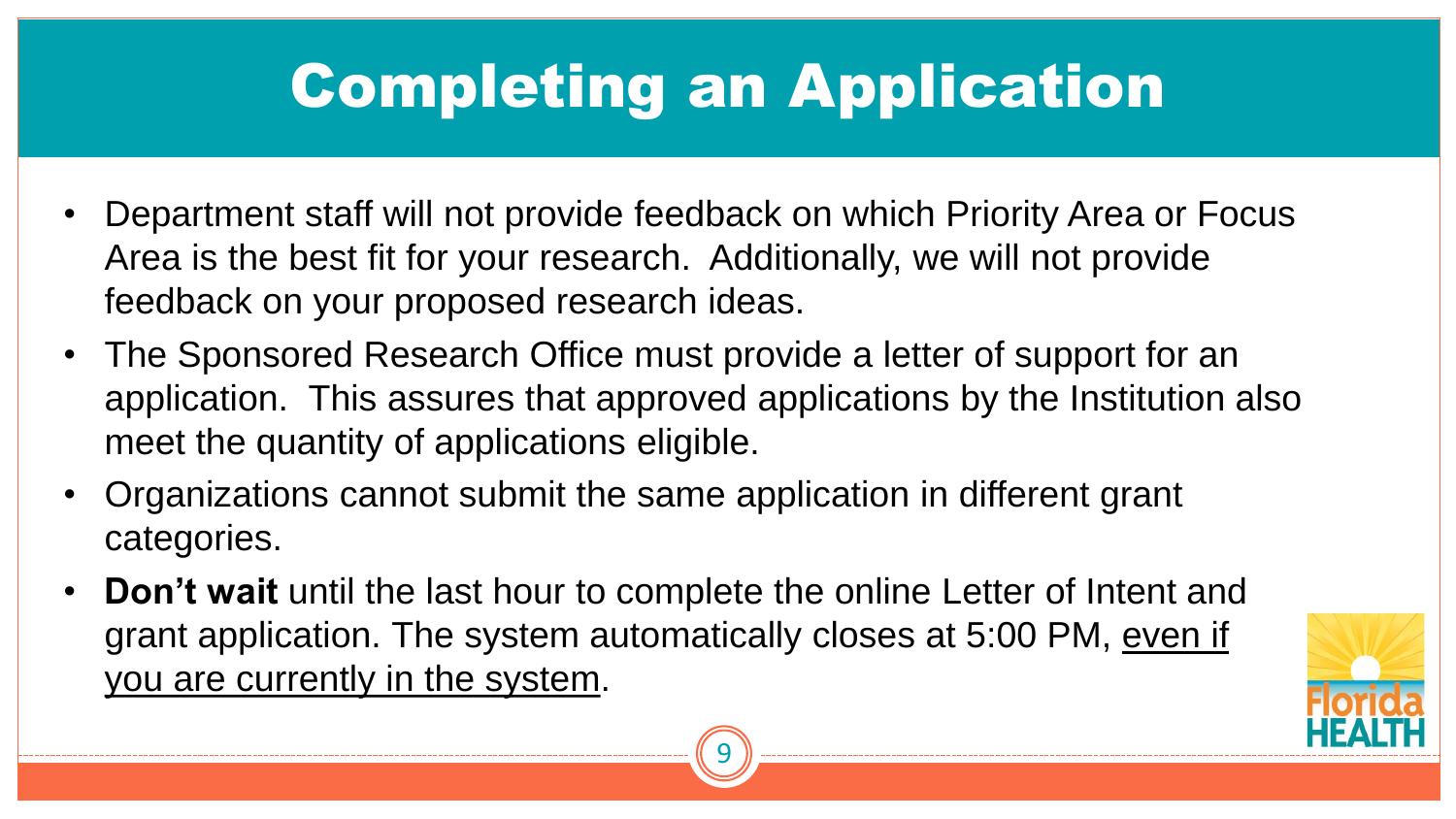# Completing an Application, continued

- There is a designated **Question and Answer period**. Prior year questions are also posted on the Department website.
- **You cannot change the title** of your research from the Letter of Intent to the Application.
- **Use required forms.** Examples include budget forms and biosketch. The forms are found in the online application. You can be disqualified if you do not use the required forms.
- **Address all questions applicable** to your research. All questions regarding human subjects, vertebrate animals, stem cells, and recombinant DNA must be addressed in their entirety if applicable to your research.



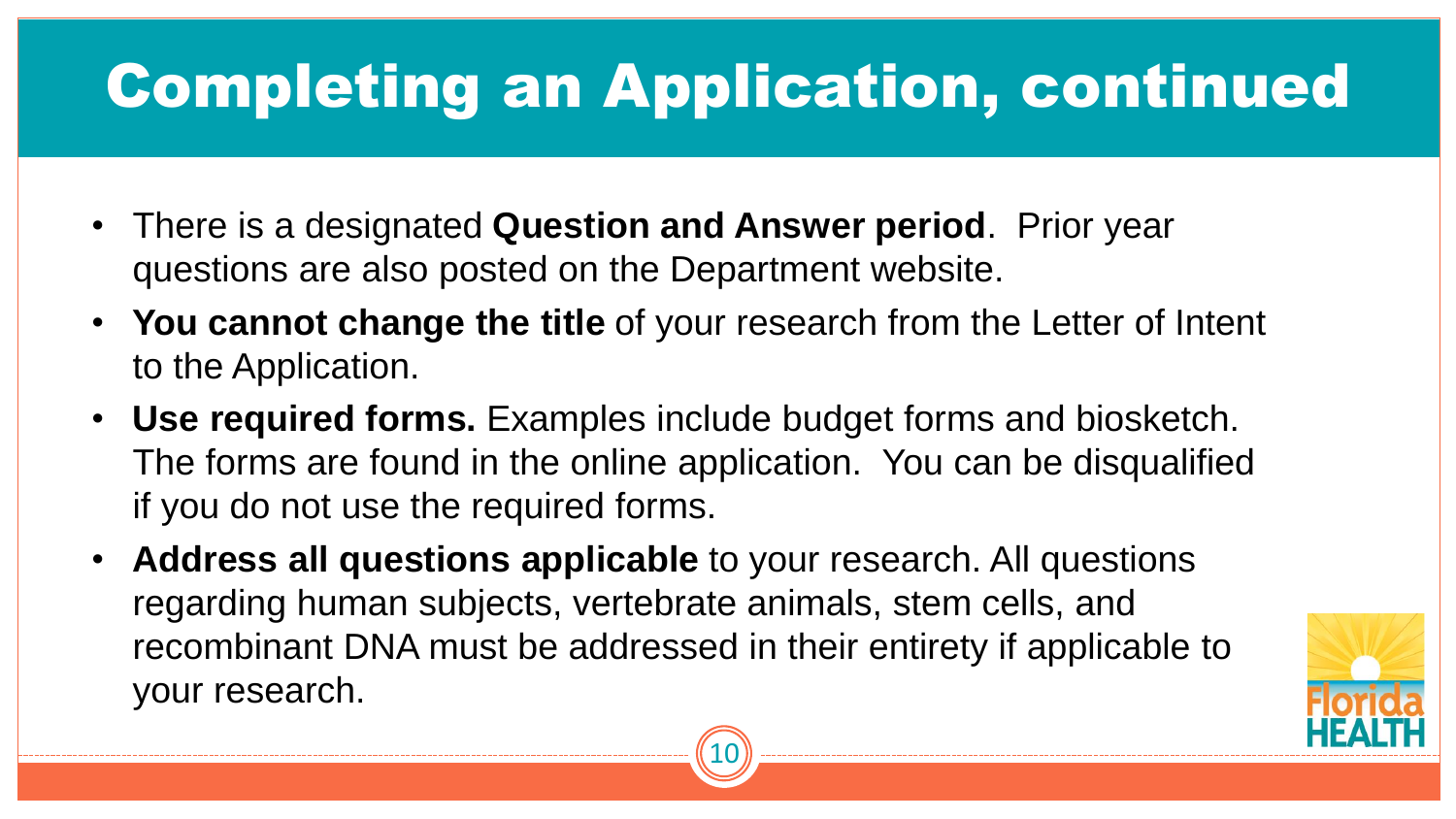# Completing an Application, continued

- Peer Net, the application system, will be used for all correspondence, forms, reports, amendments, etc.
- Research staff can be added to awarded grant folders.
- Post-execution contact can be added as well.

#### • **If you are not funded….**

- You will receive all peer review comments.
- A post-funding cycle analysis indicates that about 30% of the resubmitted research grant proposals are awarded.



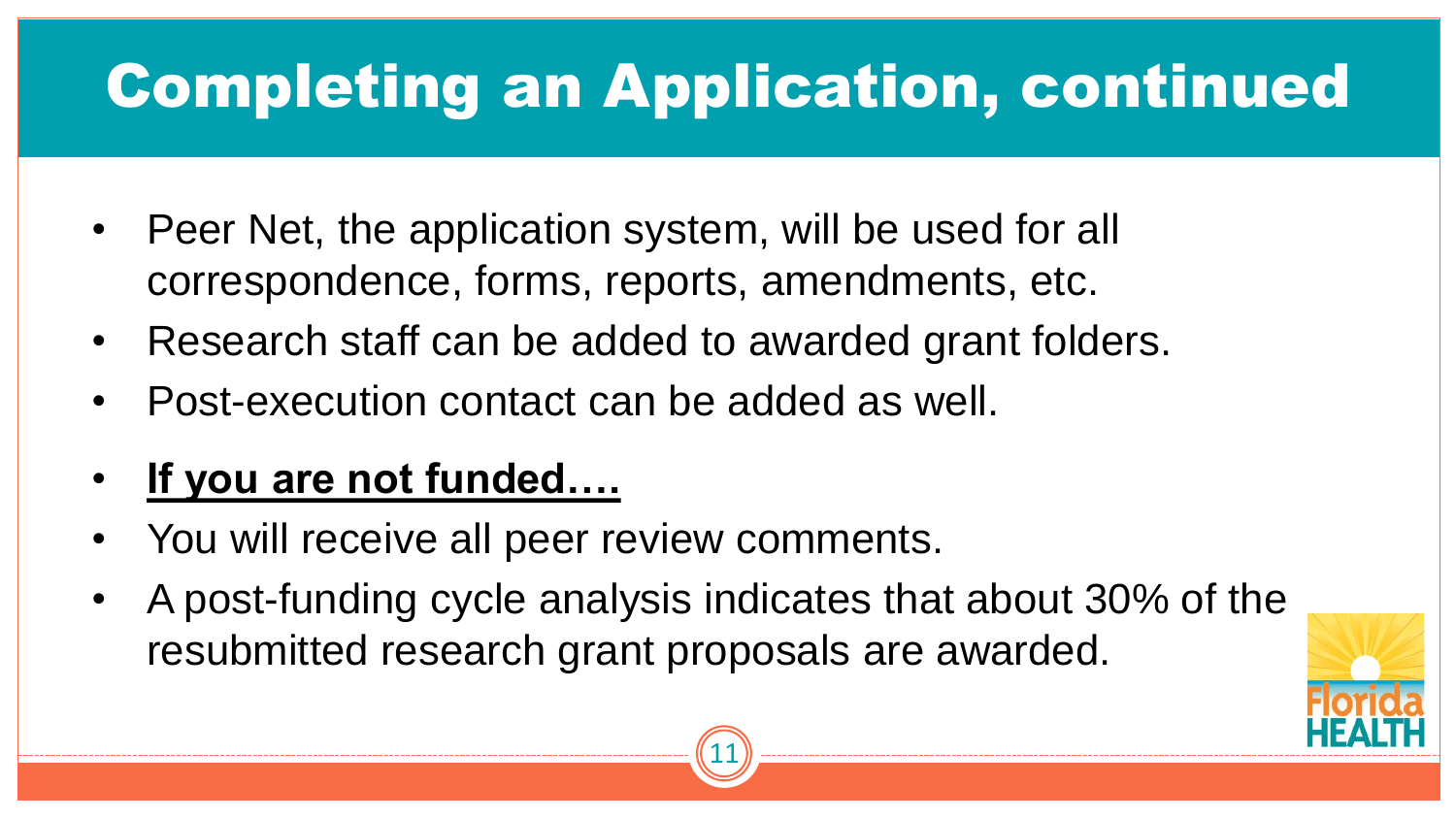### Administrative and Budget Considerations

- Research Participant Incentives restrictions on the cap for participant incentives has been removed.
	- Cash, checks or gift cards are all allowable.
- If you are working with research participants, a Level 2 background screen and drug screening is required for all research staff.
	- You can use grant budget funding to pay for the cost.
- Travel supported with these grant funds must comply with state of Florida travel guidelines referenced in 112.061, F.S.



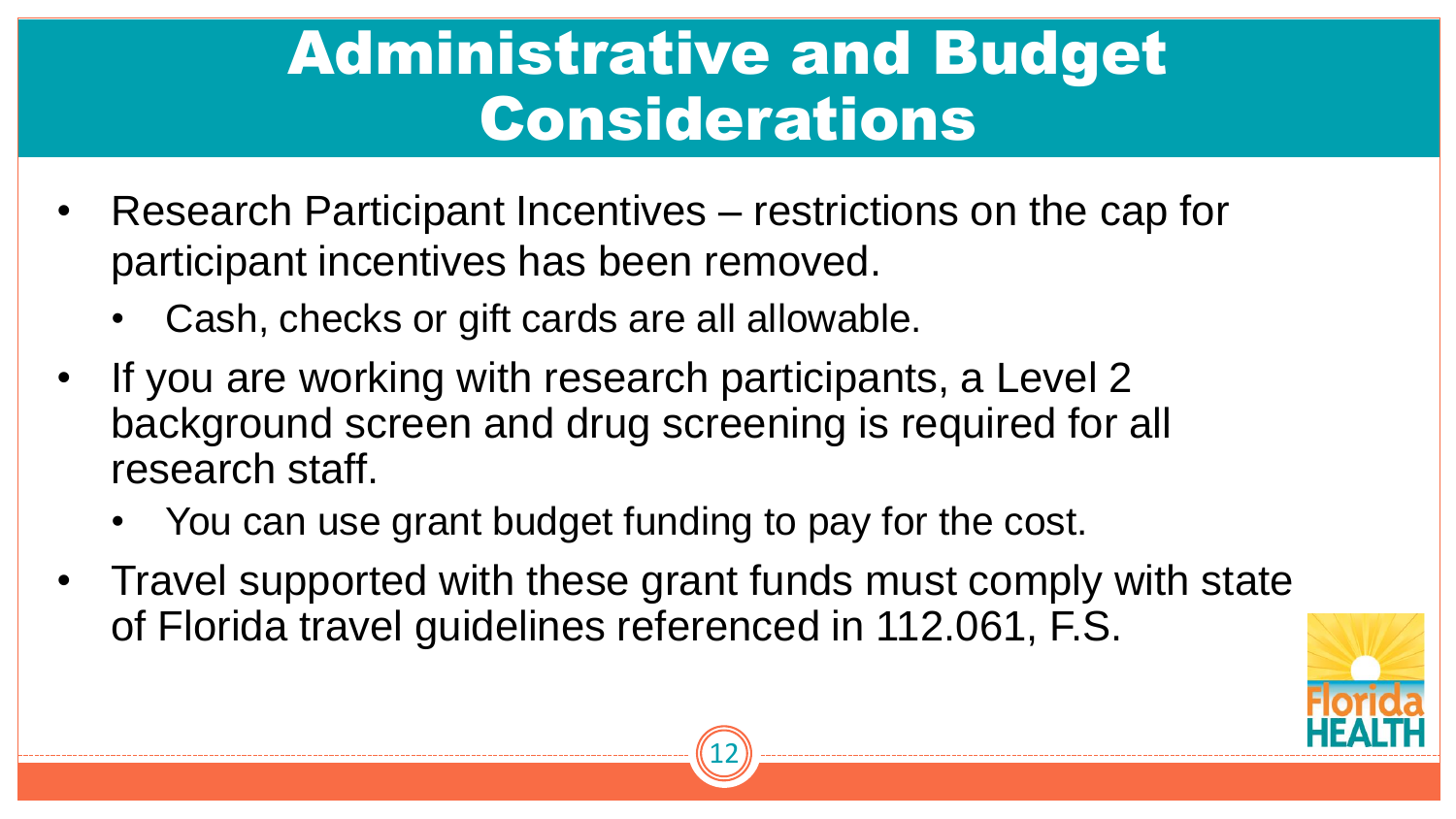### Administrative and Budget Considerations, continued

- Plan your budgets by months and not years
- As an example, a three-year grant award equals 36 months
	- First year should be **three months** (April-June 2022)
	- Second year should be **twelve months** (July 1-June 2023)
	- Third year should be **twelve months** (July 1-June 2024)
	- Fourth year should be **nine months** (July 1-April 2025)

 $3 + 12 + 12 + 9 = 36$  months